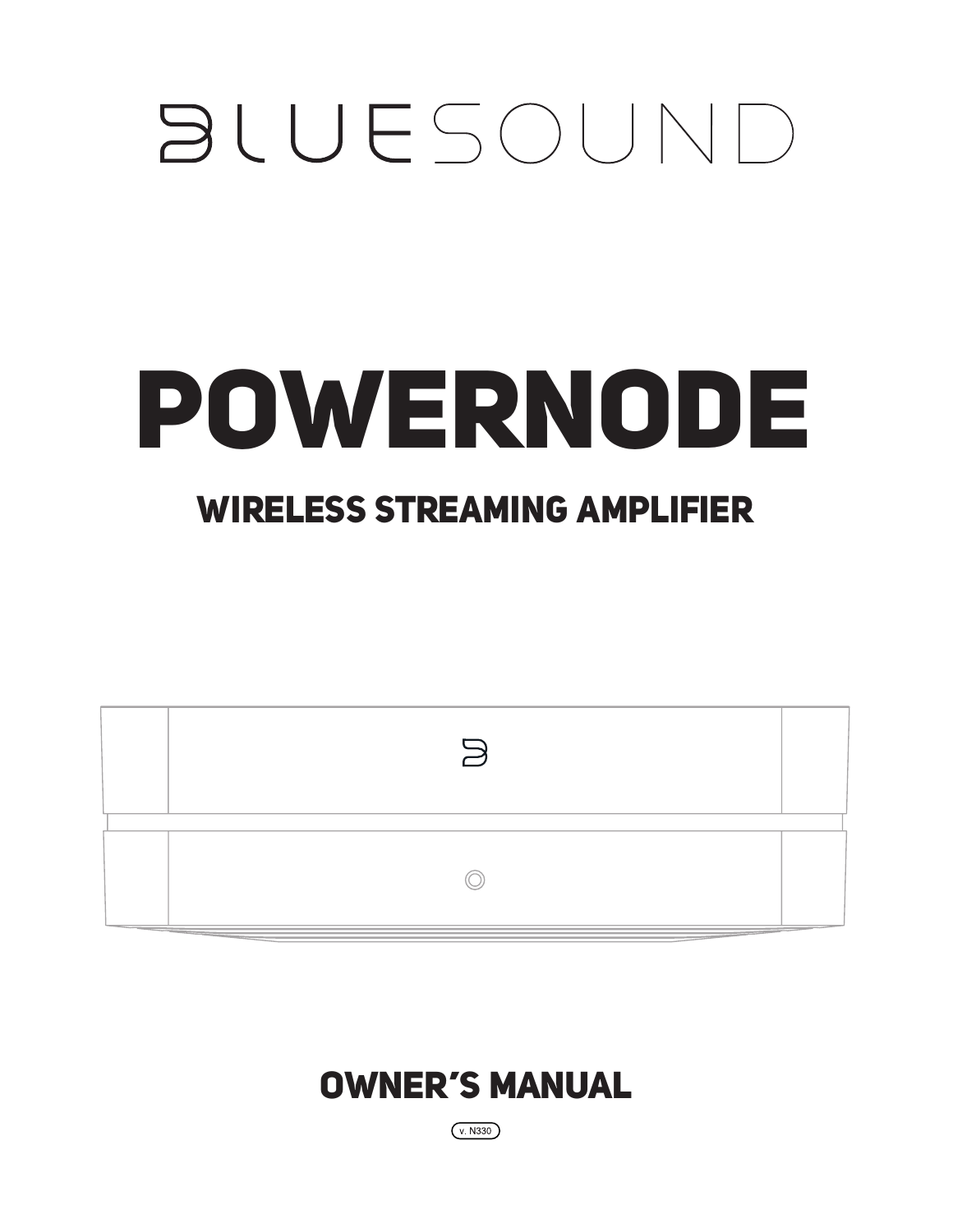#### **Included Accessories**



Thank you for purchasing your POWERNODE. It is a network music streaming amplifier that conveniently bring the enjoyment of hi-resolution audio to everyday life. Simply add a pair of loudspeakers to create the ultimate two-channel system, which can also be grouped with other Bluesound players to create multi-room listening experiences.

**JUST ADD SPEAKERS.** The POWERNODE is the amp reinvented, the streaming amplifier that merges several traditional components into one and unlocks a world of high-fidelity streaming. Source, control, and amplification come packed into the compact and minimalist POWERNODE, allowing you to stream your music from dozens of sources to your favorite speakers effortlessly.

**PLAYS WELL WITH OTHERS.** The POWERNODE is equipped with an array of digital and analog inputs, including HDMI eARC, dual-band Wi-Fi, Gigabit Ethernet, Apple AirPlay 2, aptX HD Bluetooth, digital optical, 3.5mm auxiliary, and USB. Stream music through your POWERNODE from dozens of internet radio stations and premium music services, or connect your Bluetooth devices, CD Players, Apple devices, network or local hard drives, or your TV for a serious upgrade to your TV audio.

This Owner's Manual will provide you with a more detailed overview of your POWERNODE and its features. It also includes some troubleshooting tips and tricks and networking best practices. The Quick Setup Guide included with your POWERNODE will help you get it on the network and ready to listen to uour music.

**HI-RES MUSIC. EVERYWHERE.** One or many rooms, the POWERNODE is a versatile workhorse for any listening set-up. Just add speakers for a traditional two-channel audiophile-grade listening system. Add the wireless PULSE SUB+ to create an enhanced 2.1 experience, plus a pair of PULSE FLEX 2i speakers as rear channel additions to create a Dolby surround sound wireless home theater. Or sprinkle other Bluesound players around your home for a whole-home, multi-room audio solution.

If you need more help or information please visit support.bluesound.com or send us an email at support@bluesound.com





#### WELCOME TO #LIVINGHIFI

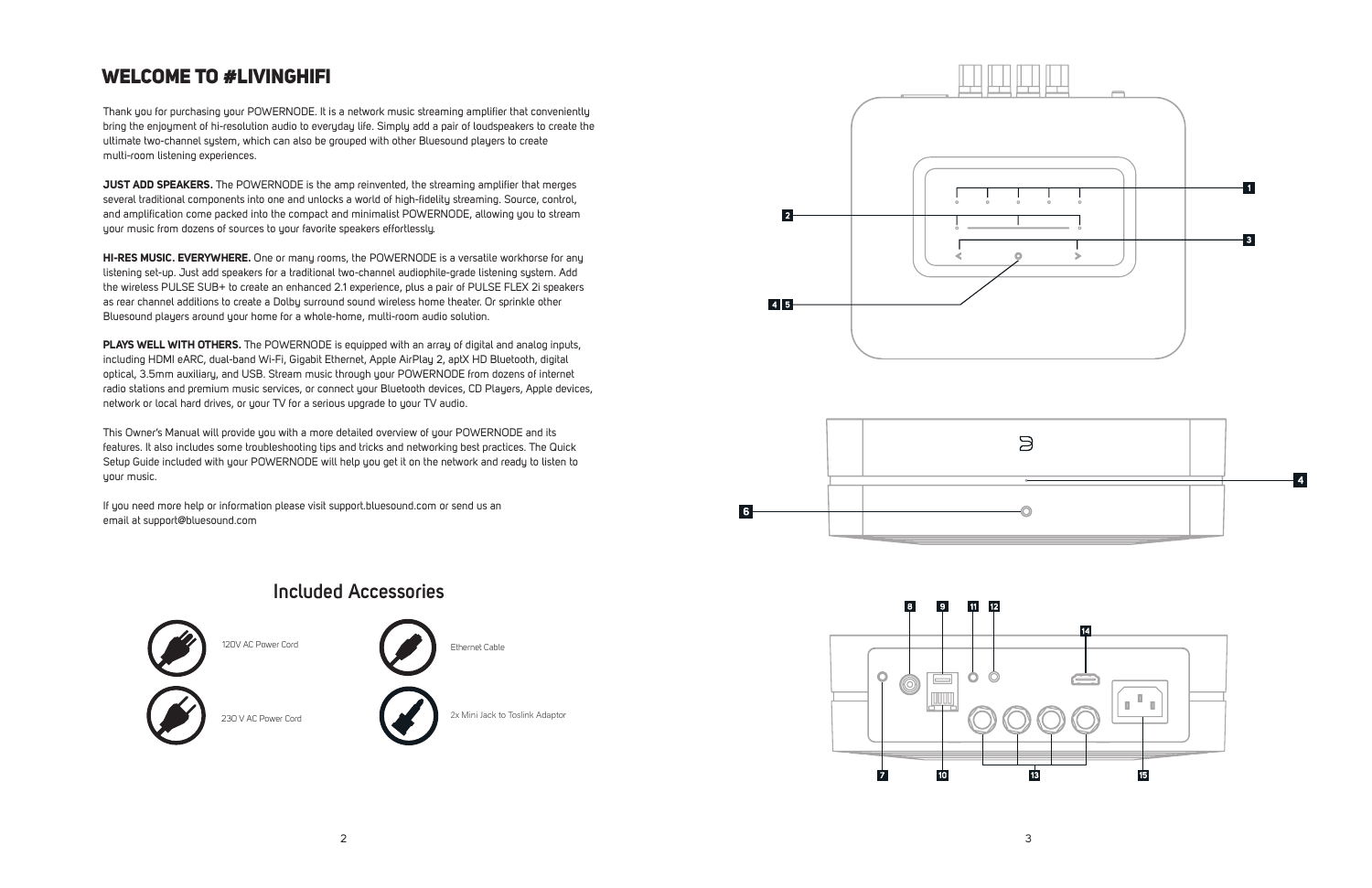**USB INPUT (TYPE A)** Connect a USB mass storage device to the USB input. Typical USB mass storage devices compatible with the NODE include portable flash memory devices and external hard drives (FAT32 formatted). **9**

**IR IN** An infrared extender can be connected to allow for programmable learning remotes to control volume and source selection when a POWERNODE is stored in a way that the front panel IR sensor is not visible. **11**

**HDMI eARC** Using a HDMI cable (not provided), connect one end to the eARC input of the POWERNODE and the other end to an ARC-enabled HDMI output on your television. You may be required to enable ARC in your TV settings. Consult you TV user manual for more information. The source will appear as HDMI ARC in the BluOS App **14**

**LAN PORT** The LAN PORT connection can be used with the Ethernet cable provided. This is an optional connection since the POWERNODE can be connected to the network through a Wi-Fi connection to your router. To setup the POWERNODE using the LAN Port a Wired Ethernet connection is required. Using the Ethernet cable provided, connect one end of the Ethernet cable to the LAN port of your wired Ethernet broadband router and the other end to the POWERNODE's LAN port. **10**

**OPTICAL IN/ANALOG IN 2** TUsing a 3.5mm Stereo Audio Cable (not provided), connect one end to the Analog In of the POWERNODE and the other end to the corresponding analog output of other compatible devices. The source will show as an Analog Input 2 in the BluOS App. Using the 3.5mm Mini Jack to Toslink adaptor (included with the POWERNODE), a digital optical source can also be added. This will appear as Optical Input 2 in the BluOS App. **12**

**SPEAKERS** Connect the right speaker to the terminals marked "R+" and "R-" ensuring that "R+" is connected to the "+" terminal on your loudspeaker and "R-" is connected to the loudspeaker's "-" terminal. Repeat for the left speaker using "L+" and "L-". Use extra care to ensure that no stray wires or strands cross between posts or terminals at either end. **13**

**1 PRESETS** The POWERNODE has 5 programmable preset buttons. These presets are configured using the presets menu in the BluOS App.

**PREVIOUS TRACK/NEXT TRACK** These buttons can be used to go back to the previous track  $\triangleleft$  or skip to the next track  $\triangleright$  in your current play queue.

**4 STATUS INDICATOR** Below is a table of the LED blink codes and their corresponding descriptions

**VOLUME SLIDER/TAP** Use the LED slider to vary volume level. Tap the • buttons at either end of the slider to vary the volume level in 1db intervals, or tap the slider in the direction you wish to adjust to vary the level by 3db intervals. These volume tap methods allow you to fine-tune your volume setting. **2**

| LED BLINK CODE                   | <b>DESCRIPTION</b>                                 |
|----------------------------------|----------------------------------------------------|
| Short blue flash, then red       | Powering up, rebooting the unit                    |
| Solid green                      | Hotspot Mode                                       |
| Flashing green                   | Connecting to Network                              |
| White pulse                      | Software update available                          |
| Solid red                        | Upgrade Mode                                       |
| Alternate flashing red and green | Upgrading                                          |
| Flashing blue                    | Mute Mode                                          |
| Solid white                      | Indexing                                           |
| Solid blue                       | Connected to Network - ready to use with BluOS App |
| Flashing red                     | Factory Reset in process                           |
| Solid purple                     | Hotspot Mode timed out                             |

**AC MAINS INPUT** The POWERNODE comes supplied with two separate AC power cords. Select the AC power cord appropriate for your region. Before connecting the plug to the wall outlet, connect firmly the other end of the AC power cord to POWERNODE's AC Mains input socket. Never force the plug into a wall outlet. An adaptor may be necessary in certain regions. Always disconnect the plug from the wall outlet first, before disconnecting the cable from the POWERNODE's AC Mains input socket.et. **15**

**PLAY/PAUSE BUTTON** This button has multiple functions – a visual indicator of network connectivity and a PLAY/PAUSE button. For a full listing of LED Blink Codes, please see #4 – Blink Codes. For an ungrouped Player, press the button to Play and Pause the stream. If listening to an internet radio stream, the Pause- function will work for 30 seconds. At this point, the buffer is full and the stream will Stop. When a Player is grouped, pressing the PLAY/PAUSE button will Mute that Player while other Players continue the stream. The Player's LED will flash blue when muted. This button is also used for Factory Reset functions. See steps for Factory Reset later in this manual. **5**

**HEADPHONE JACK** A 3.5mm headphone jack is located on the front of the POWERNODE. **6**

**OPTICAL/ANALOG IN 1** Using a 3.5mm Stereo Audio Cable (not provided), connect one end to the Analog In of the POWERNODE and the other end to the corresponding analog output of other compatible devices. The source will show as an Analog Input 1 in the BluOS App. Using the 3.5mm Mini Jack to Toslink adaptor (included with the POWERNODE), a digital optical source can also be added. This will appear as Optical Input 1 in the BluOS App. **7**

**SUBW (SUBWOOFER) OUT** A subwoofer can be connected directly to the POWERNODE. Connect SUBW OUT to a powered ("active") subwoofer. By default, a crossover is applied at 80Hz meaning audio below 80Hz is transmitted through the SUBW OUT. Alternatively, you can connect the NODE to a Bluesound PULSE SUB+ over the network. **8**

**3**